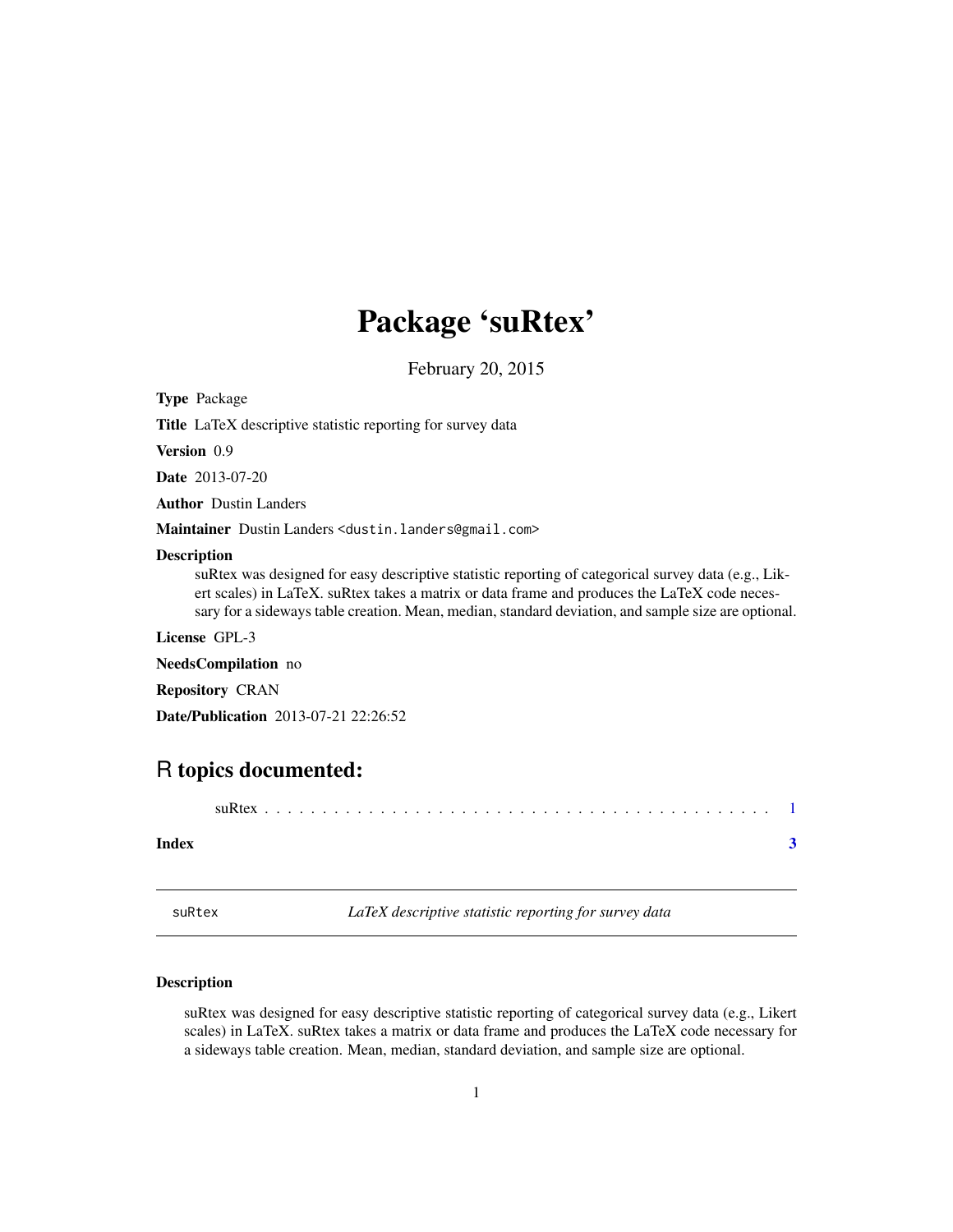# Usage

```
suRtex(data, mean = FALSE, median = FALSE, sd = FALSE,
n = TRUE, sub = "", digits = 2, startdoc = FALSE,
enddoc = FALSE)
```
# Arguments

| data                | an object of class "data.frame" or "matrix".                                                                             |
|---------------------|--------------------------------------------------------------------------------------------------------------------------|
| mean, median, sd, n |                                                                                                                          |
|                     | logicals. If TRUE then an additional column is added to the LaTeX table with<br>the corresponding descriptive statistic. |
| sub                 | a character string to be used as a caption.                                                                              |
| digits              | numeric quantity describing the length of digits to display                                                              |
| startdoc, enddoc    |                                                                                                                          |
|                     | logicals. If TRUE then additional LaTeX code is displayed to make a complete                                             |
|                     | LaTeX document. If FALSE then only the code required for the LaTeX sideways                                              |
|                     | table is given.                                                                                                          |
|                     |                                                                                                                          |

## Note

suRtex assumes all variables in the data frame or matrix have equivalent levels, such as likert scales.

# Author(s)

Dustin Landers (http://www.intensely-curious.com)